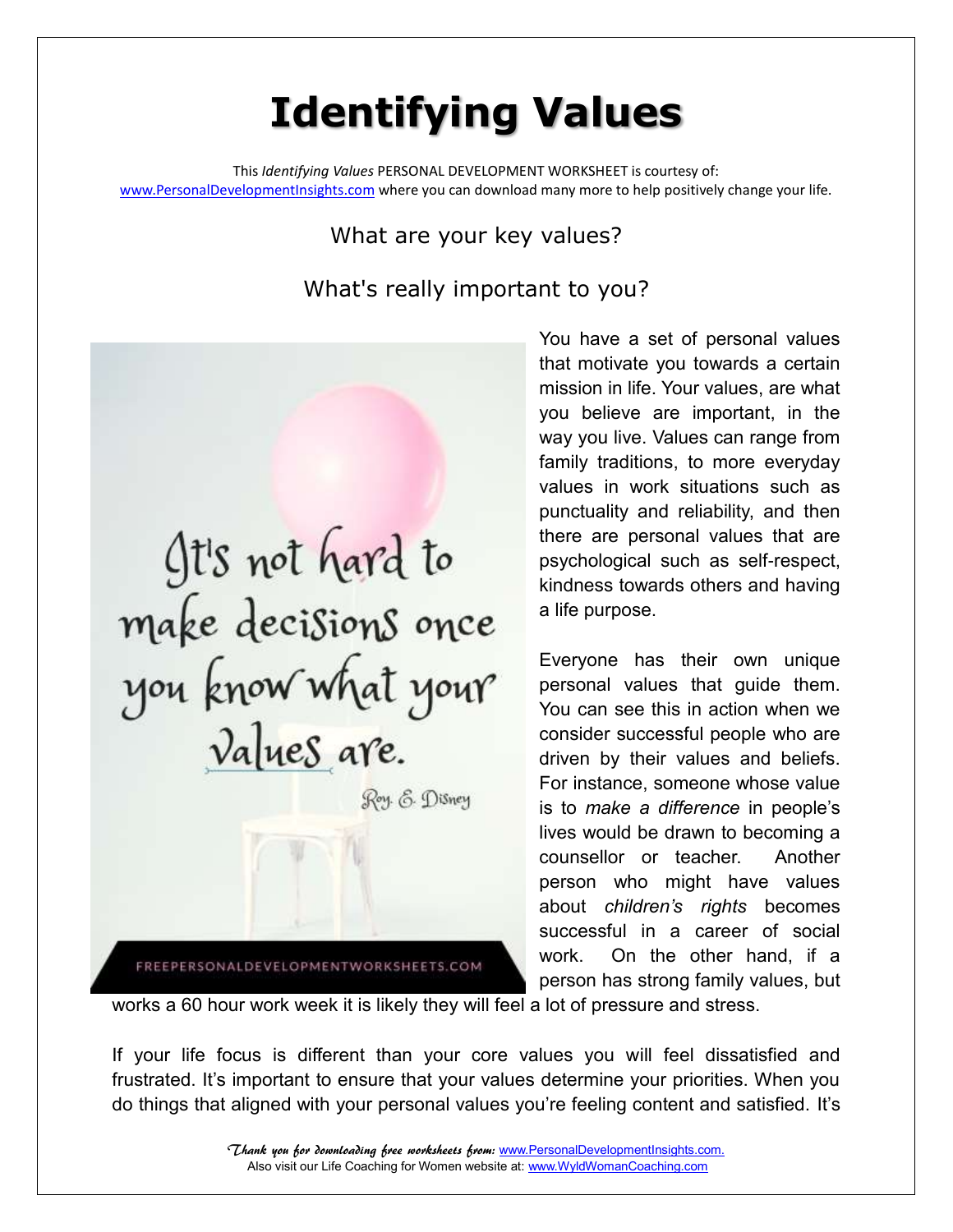much easier to make decisions once you've identified your values. Life goes much more smoothly.

In this free personal development worksheet you'll become more deeply familiar with your values.

Take some time to list your values in order of importance. For instance, if you believe that family is of utmost importance then rank that value as #1, and so on. You might like to circle the values that first stand out for you as important and then list those main ones from 1 to 10 as #1 being your top value. Sometimes you'll find that a few values nearly rank the same – and that's ok. Remember, everyone has different values and ideas of what's most important to them. No one is wrong. Everyone is different. The idea is to first identify your values and then determine how they play a role in your life. Do your daily activities support what you value?

| <b>Value</b>              | <b>Ranking</b> |
|---------------------------|----------------|
| Family                    |                |
| Generosity                |                |
| <b>Life Purpose</b>       |                |
| Career                    |                |
| <b>Being Organised</b>    |                |
| <b>Spirituality</b>       |                |
| <b>Hobbies</b>            |                |
| Leisure time              |                |
| Loyalty                   |                |
| <b>Religion</b>           |                |
| <b>Health</b>             |                |
| <b>Forgiveness</b>        |                |
| Integrity                 |                |
| Independence              |                |
| <b>Success</b>            |                |
| <b>Adaptability</b>       |                |
| <b>Kindness</b>           |                |
| <b>Safety</b>             |                |
| Leadership                |                |
| <b>Financial Security</b> |                |

Thank you for downloading free worksheets from: [www.PersonalDevelopmentInsights.com.](http://www.personaldevelopmentinsights.com./) Also visit our Life Coaching for Women website at[: www.WyldWomanCoaching.com](http://www.wyldwomancoaching.com/)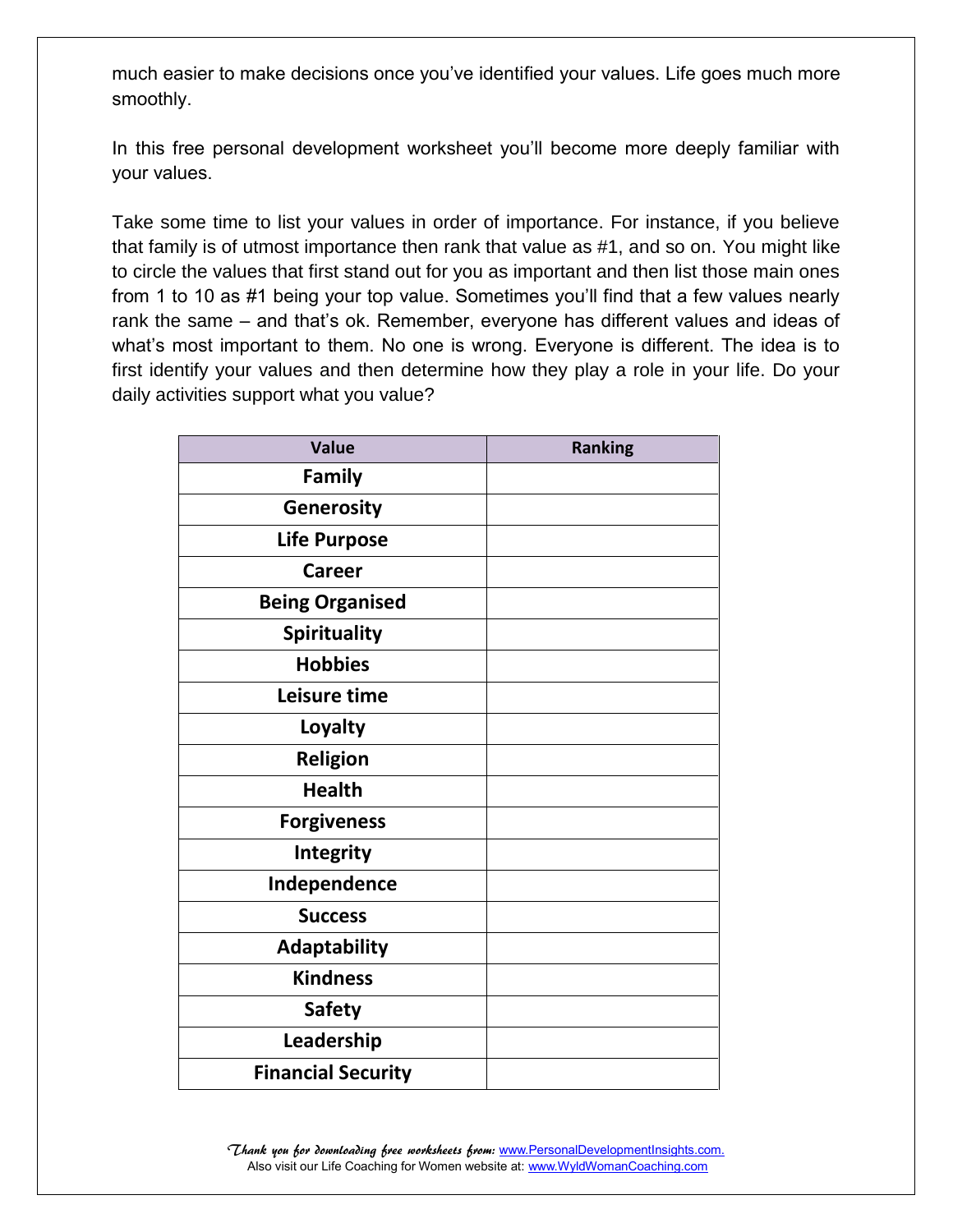| Community                         |  |
|-----------------------------------|--|
| <b>Hobbies</b>                    |  |
| <b>Sports</b>                     |  |
| <b>Animal Welfare</b>             |  |
| <b>Having a Positive Attitude</b> |  |
| <b>Personal Development</b>       |  |
| <b>Family Traditions</b>          |  |
| <b>Intellect</b>                  |  |
| <b>Reliability</b>                |  |
| Partner/Relationship              |  |
| <b>Social Justice</b>             |  |
| Freedom                           |  |
| <b>Fitness Level</b>              |  |
| <b>Authenticity</b>               |  |
| <b>Happiness</b>                  |  |
| Self-Growth                       |  |
| Wealth                            |  |
| <b>Creativity</b>                 |  |
| <b>Strong Work Ethics</b>         |  |
| <b>Being Dependable</b>           |  |
| <b>Friends</b>                    |  |
| <b>Healing the Planet</b>         |  |
| Honesty                           |  |
| <b>Children's Rights</b>          |  |
| Peace                             |  |
| <b>Being Flexible</b>             |  |
| <b>Feelings of Belonging</b>      |  |
| <b>Good Communication</b>         |  |
| <b>Responsibility</b>             |  |
|                                   |  |
|                                   |  |
|                                   |  |
|                                   |  |

Thank you for downloading free worksheets from: [www.PersonalDevelopmentInsights.com.](http://www.personaldevelopmentinsights.com./) Also visit our Life Coaching for Women website at[: www.WyldWomanCoaching.com](http://www.wyldwomancoaching.com/)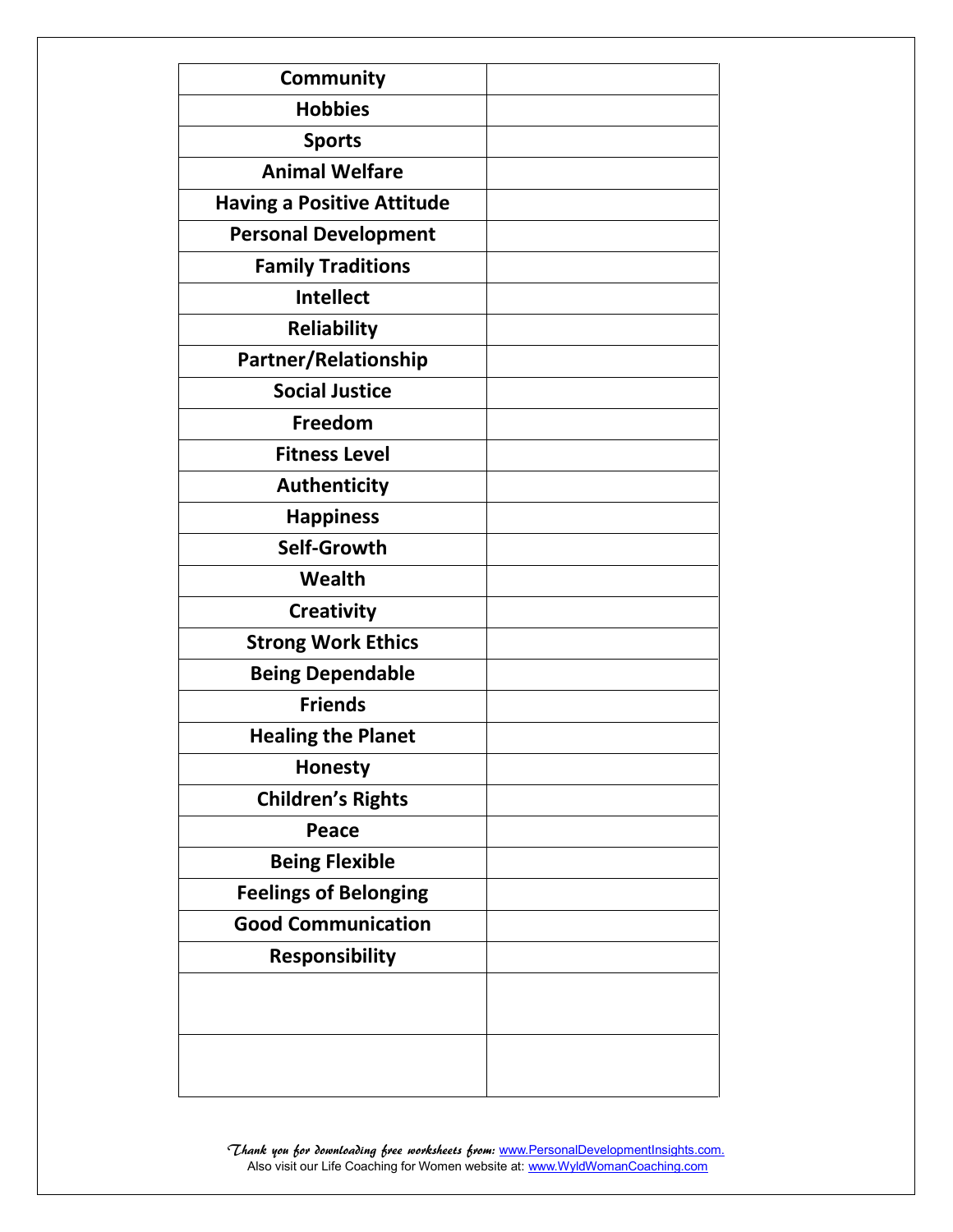**Write down your top 5 values and why they are important to you.**

**Which, of all the values listed, do you spend more time on? Why?**

Thank you for downloading free worksheets from: [www.PersonalDevelopmentInsights.com.](http://www.personaldevelopmentinsights.com./) Also visit our Life Coaching for Women website at[: www.WyldWomanCoaching.com](http://www.wyldwomancoaching.com/)